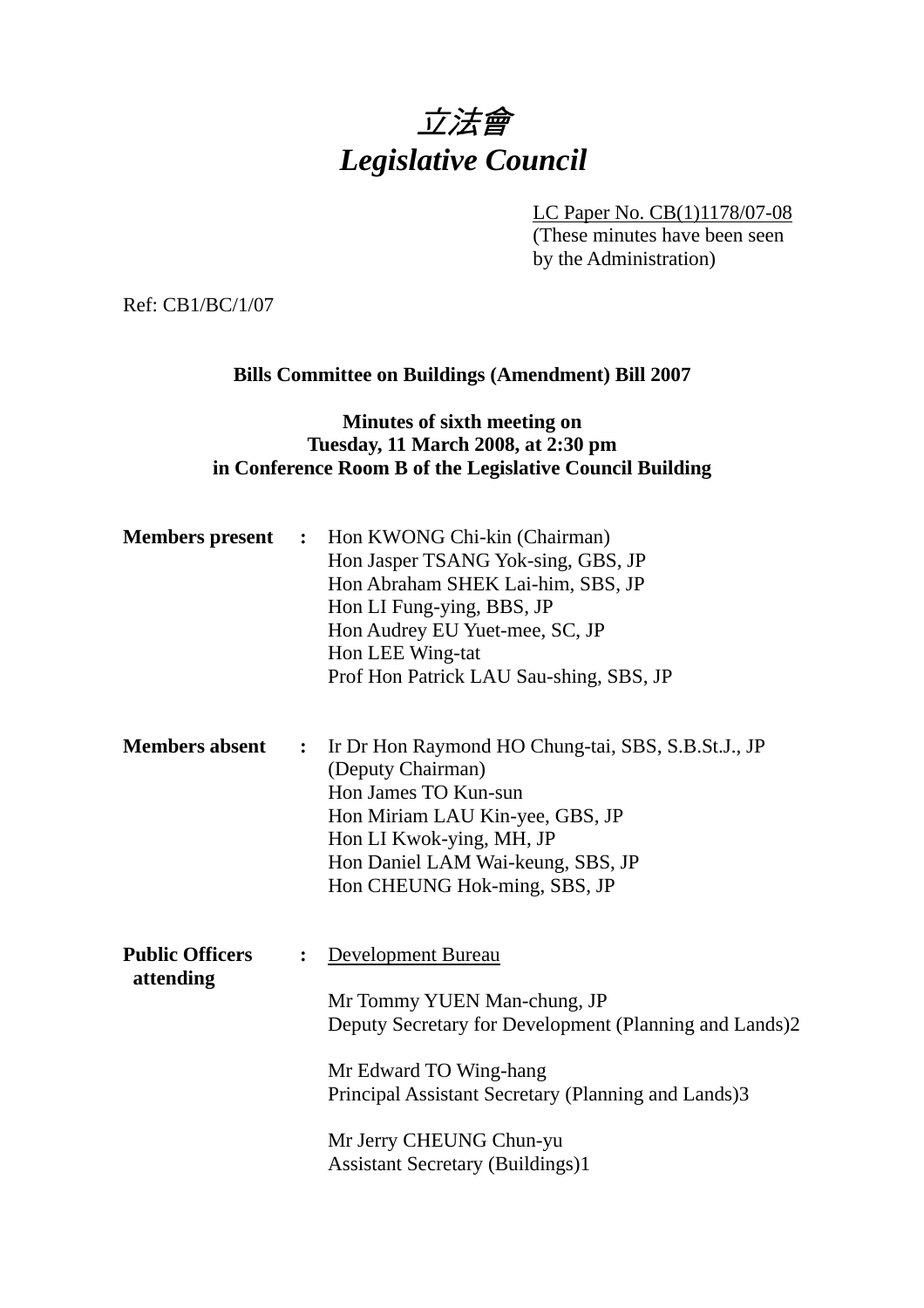|               |    |                              | <b>Buildings Department</b>                                                                                                                                                                                            |
|---------------|----|------------------------------|------------------------------------------------------------------------------------------------------------------------------------------------------------------------------------------------------------------------|
|               |    |                              | Mr CHEUNG Hau-wai, JP<br>Director of Buildings                                                                                                                                                                         |
|               |    |                              | Mr LAM Siu-tong<br><b>Assistant Director (Support)</b>                                                                                                                                                                 |
|               |    |                              | Department of Justice                                                                                                                                                                                                  |
|               |    |                              | Mr Allen LAI Kai-pang<br><b>Senior Government Counsel</b>                                                                                                                                                              |
|               |    |                              | Ms Carmen CHU Ying-hung<br><b>Senior Government Counsel</b>                                                                                                                                                            |
|               |    |                              | Miss Selina LAU Suet-ching<br><b>Senior Government Counsel</b>                                                                                                                                                         |
|               |    | <b>Clerk in attendance:</b>  | Ms YUE Tin-po<br>Chief Council Secretary (1)3                                                                                                                                                                          |
|               |    | <b>Staff in attendance :</b> | Miss Monna LAI<br><b>Assistant Legal Adviser 7</b>                                                                                                                                                                     |
|               |    |                              | Ms Guy YIP<br>Senior Council Secretary (1)5                                                                                                                                                                            |
| <u>Action</u> | I. |                              | <b>Confirmation of minutes of meeting</b><br>(LC Paper No. CB(1)987/07-08<br>-- Minutes<br>of<br>meeting<br>on<br>15 February 2008)                                                                                    |
|               |    |                              | The minutes of the meeting held on 15 February 2008 were confirmed.                                                                                                                                                    |
|               | П. |                              | <b>Meeting with the Administration</b><br>(LC Paper No. CB(1)982/07-08(01) --<br>Administration's<br>response<br>to<br>raised<br>the<br><b>Bills</b><br>issues<br>at<br>Committee<br>meeting<br>on<br>15 February 2008 |
|               |    |                              | LC Paper No. $CB(1)927/07-08(01)$ --<br>Letter dated 25 February 2008 to<br>the Development Bureau                                                                                                                     |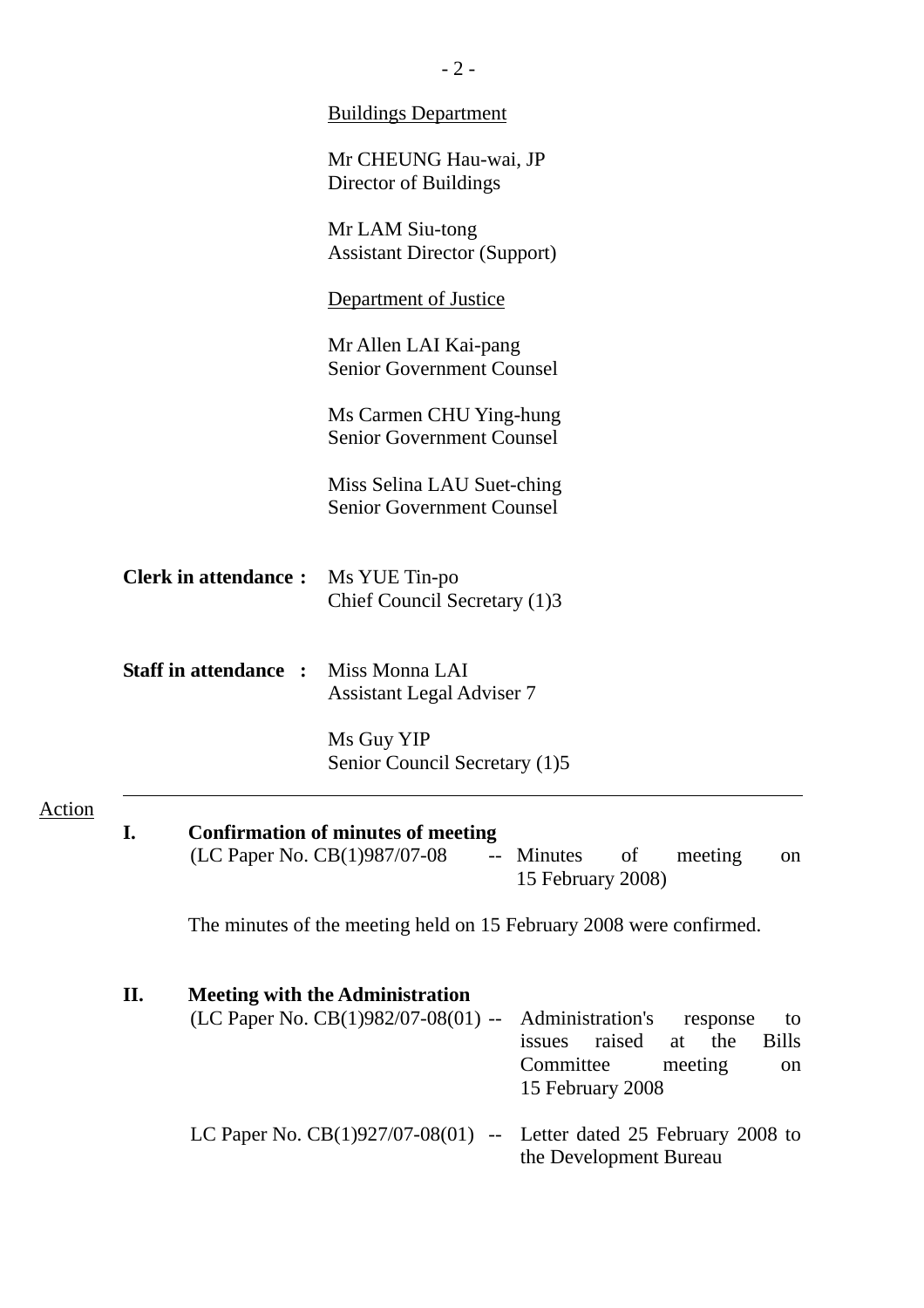|                                                                | LC Paper No. $CB(1)982/07-08(02)$ -- Letter dated 7 March 2008 from<br>the Development Bureau                                                                                               |
|----------------------------------------------------------------|---------------------------------------------------------------------------------------------------------------------------------------------------------------------------------------------|
| LC Paper No. $CB(1)982/07-08(03)$ -- Administration's response | to<br>views submitted by Friends of the<br>Earth (HK)                                                                                                                                       |
| Other relevant papers                                          |                                                                                                                                                                                             |
| LC Paper No. CB(3)173/07-08                                    | -- The Bill                                                                                                                                                                                 |
| LC Paper No. $CB(1)473/07-08(01)$ -- Marked-up copy of the     | Bill<br>prepared by the Legal Service<br>Division                                                                                                                                           |
| Ref: DEVB(PL-B) 30/30/120                                      | -- The Legislative Council Brief on<br>"Buildings (Amendment)<br>Bill<br>2007" issued by the Development<br><b>Bureau</b>                                                                   |
|                                                                | LC Paper No. $CB(1)927/07-08(02)$ -- Preliminary draft of the Building<br>(Minor Works and Related<br>Matters) Regulation and Schedule<br>of Minor Works provided by the<br>Administration) |

2. The Bills Committee deliberated (Index of proceedings attached at **Appendix**).

Admin 3. The Administration was requested to provide the guidelines on the erection and maintenance of signboards in respect of material and structural safety, etc., as well as measures to combat unauthorized signboards.

Clause-by-clause examination of the Bill

- Admin 4. The Administration undertook to:
	- (a) consider moving a Committee Stage amendment (CSA) to amend clause  $3(1)(c)$  (definition of "minor works") for the designation of minor works through gazettal/the issue of practice note instead of in the regulations; consequential amendments would be made to various proposed sections of the Bill;
	- (b) move CSAs to amend clause 3(1)(c) (definitions of "prescribed requirements" and "prescribed requirement minor works") for the replacement of the term "prescribed requirements" by "simplified requirements", deletion of the term "prescribed requirement minor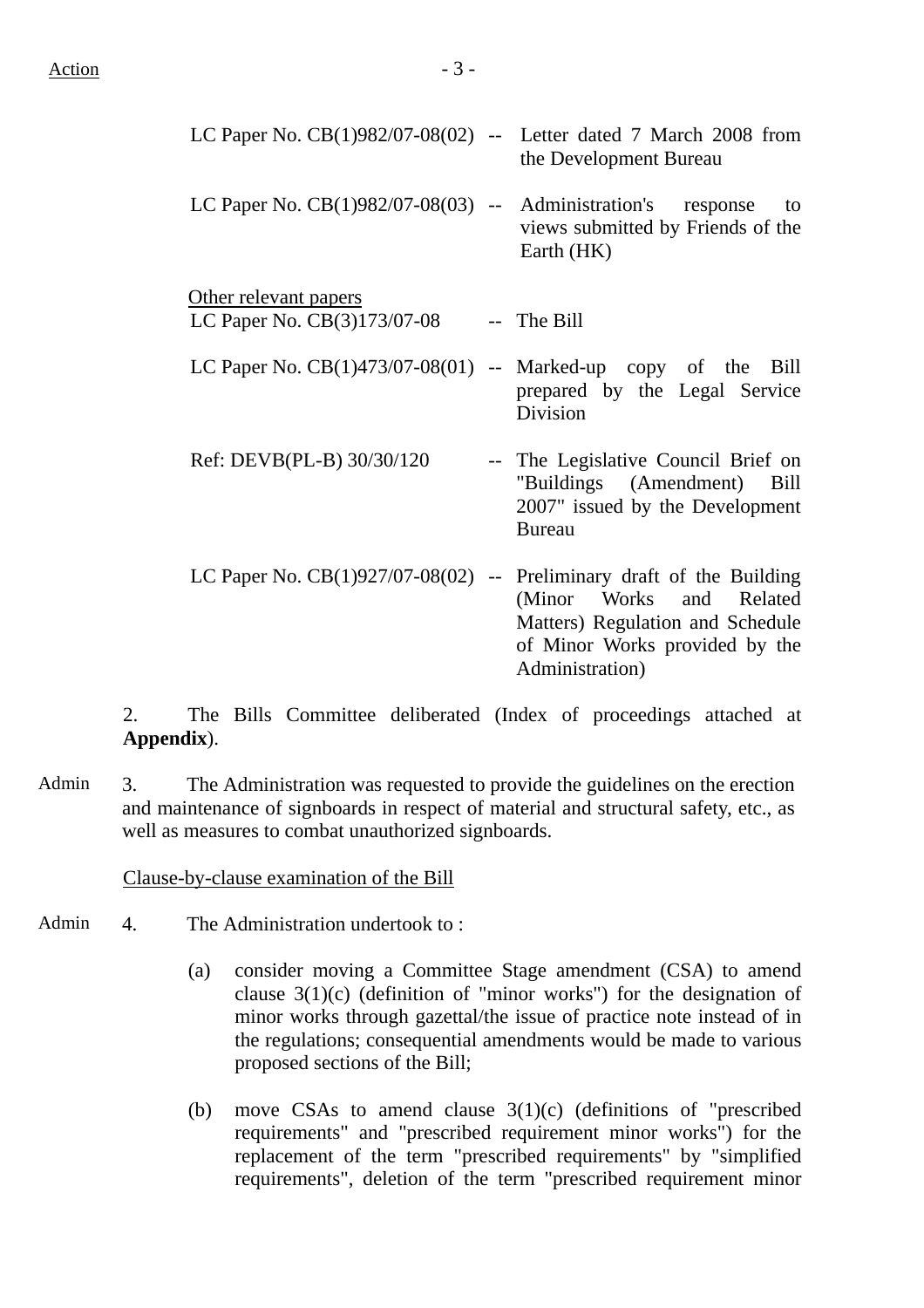works" and its definition; and addition of new section 2(1B) to provide for the meaning of minor works commenced under the simplified requirements (LC Paper No. CB(1)1043/07-08(01)); consequential amendments would be made to various proposed sections of the Bill;

- (c) consider specifying in the Building (Minor Works and Related Matters) Regulation the appointment of registered minor works contractors (RMWCs) for carrying out classes II and III minor works; and
- (d) consider improving the drafting of the new sections  $4A(1)$  and  $9AA(1)$ in respect of the appointment of qualified persons to carry out minor works and section 40(1AA) in relation to an offence for any person knowingly contravening section 14(1) on approval and consent required for commencement of building works (including minor works) so as to facilitate comprehension of the general public.

# Date of next meetings

5. The Chairman reminded members that the seventh meeting of the Bills Committee would be held on Thursday, 27 March 2008 at 2:30 pm to continue clause-by-clause examination of the Bill starting from clause 7.

## **III. Any other business**

6. There being no other business, the meeting ended at 4:30 pm.

Council Business Division 1 Legislative Council Secretariat 3 April 2008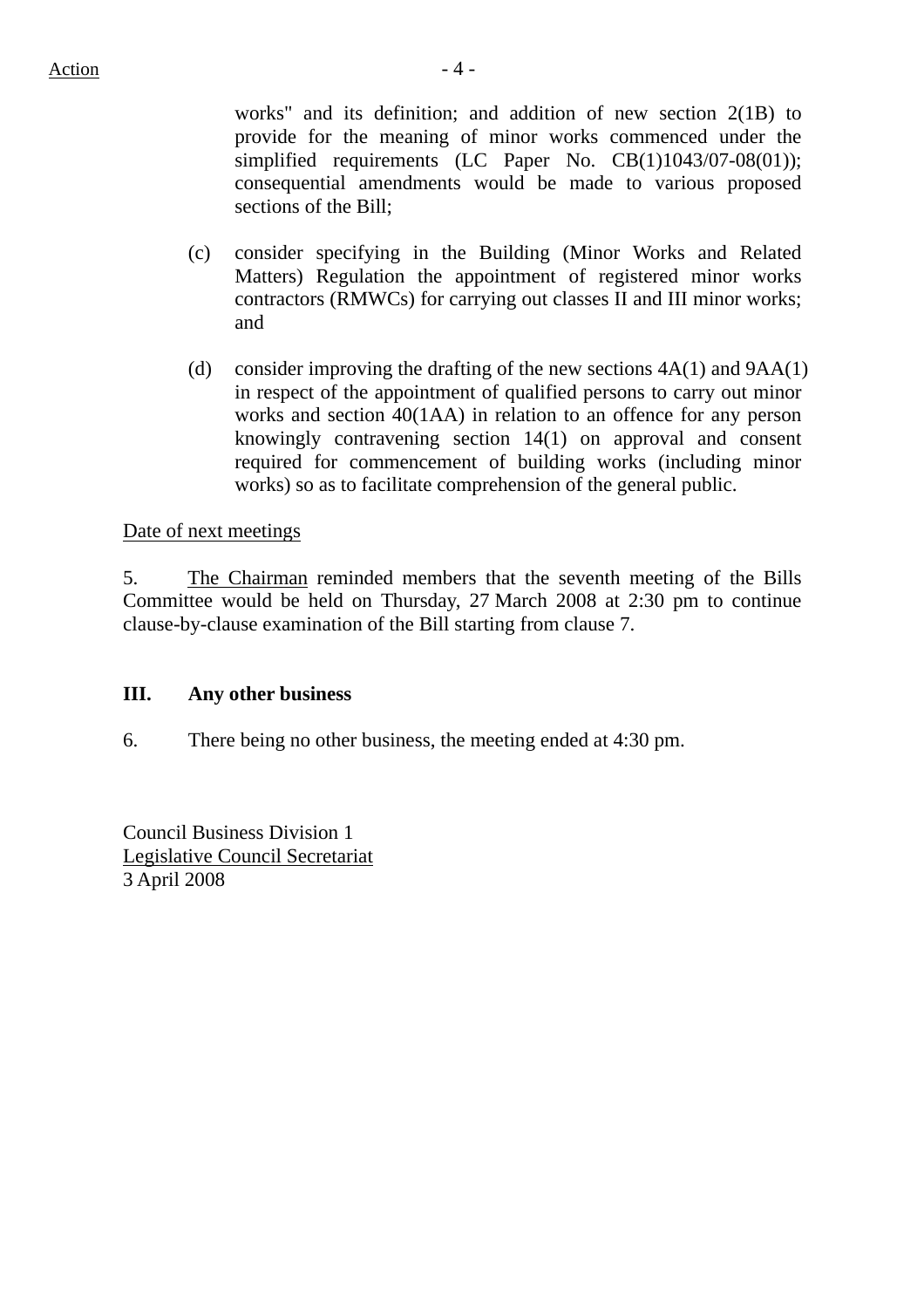### **Proceedings of the sixth meeting of the Bills Committee on Buildings (Amendment) Bill 2007 on Tuesday, 11 March 2008, at 2:30 pm in Conference Room B of the Legislative Council Building**

| <b>Time</b><br>marker | <b>Speaker</b>                                                                                     | Subject(s)                                                                                                                                                                                                                                                                                                                                                                                                                                                               | <b>Action</b><br>required                                                                               |
|-----------------------|----------------------------------------------------------------------------------------------------|--------------------------------------------------------------------------------------------------------------------------------------------------------------------------------------------------------------------------------------------------------------------------------------------------------------------------------------------------------------------------------------------------------------------------------------------------------------------------|---------------------------------------------------------------------------------------------------------|
| $000000 -$<br>000204  | Chairman                                                                                           | Confirmation of minutes of the meeting held on<br>15 February 2008 (LC Paper No. CB(1)987/07-08)                                                                                                                                                                                                                                                                                                                                                                         |                                                                                                         |
| $000205 -$<br>001055  | Chairman<br>Administration                                                                         | The Administration's response to issues raised at the<br>meeting on 15 February 2008<br>(LC Paper No. CB(1)987/07-08(01))<br>Members raised no query.                                                                                                                                                                                                                                                                                                                    |                                                                                                         |
| $001056 -$<br>001252  | Chairman<br>Administration<br><b>Assistant Legal</b><br>Adviser 7 (ALA)                            | Administration's response dated 7 March 2008 to<br>ALA's letter dated 25 February 2008<br>(LC Paper No. CB(1)982/07-08(02))<br>Members raised no query.                                                                                                                                                                                                                                                                                                                  |                                                                                                         |
| $001253 -$<br>002239  | Chairman<br>Administration<br>Mr LEE Wing-tat                                                      | The Administration's response to the submission<br>from Friends of the Earth on light nuisance<br>(LC Paper No. CB(1)982/07-08(03))<br>Discussion on the regulatory control of signboards.<br>Mr LEE Wing-tat expressed concern about risk<br>posed by signboards, in particular the unauthorized<br>neon signs.                                                                                                                                                         | The<br>Administration to<br>action<br>take<br>as<br>stated<br>in<br>of<br>paragraph 3<br>the minutes.   |
| $002240 -$<br>003645  | Chairman<br>Administration<br>Mr Jasper TSANG<br>Ms LI Fung-ying<br>Prof Patrick LAU<br><b>ALA</b> | <b>Clause-by-clause examination of the Bill</b><br>(LC Paper No. CB(1)473/07-08(01);<br>LC Paper No. CB(1)927/07-08(02);<br>Draft Revisions to the Bill - Clause 3 (tabled at the<br>meeting<br>and<br>subsequently<br>issued<br>vide<br>CB(1)1043/07-08(01) on 12 March 2008))<br>Clause 1 - Short title<br>Members raised no query.<br>Clause 2 - Commencement<br>Members raised no query.<br>Clause 3 - Interpretation<br>Section $2(1)$ (designation of minor works) | The<br>Administration to<br>action<br>take<br>as<br>stated<br>in<br>paragraph $4(a)$ of<br>the minutes. |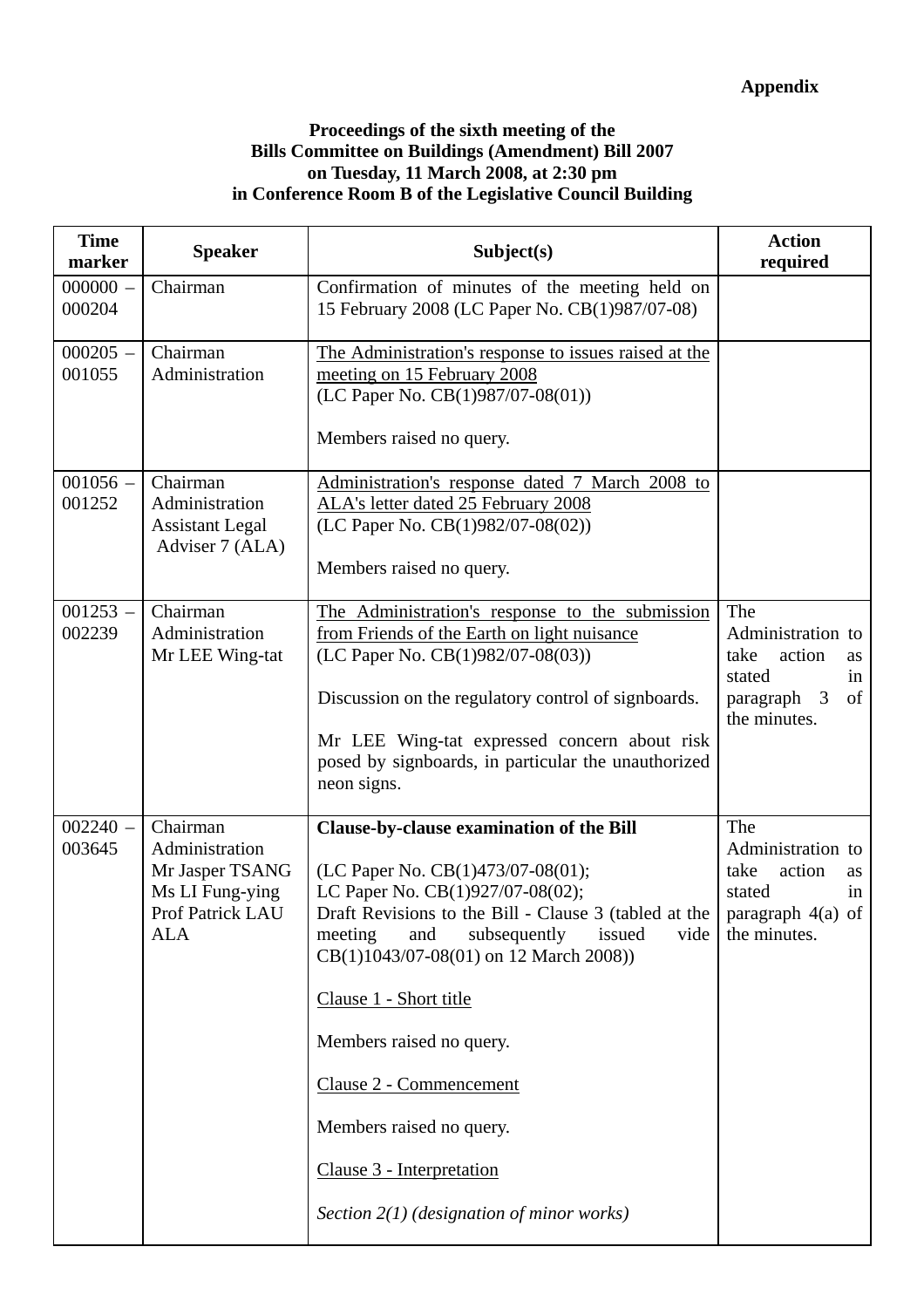| <b>Time</b><br>marker | <b>Speaker</b>                                                                                                     | Subject(s)                                                                                                                                                                                                                                                                                                                                                                                                                                                                                                                                                                                                                                                                                                                                                                                                                                                                                                                                                                                                                                                                                                                                                                                                                      | <b>Action</b><br>required                                                                             |
|-----------------------|--------------------------------------------------------------------------------------------------------------------|---------------------------------------------------------------------------------------------------------------------------------------------------------------------------------------------------------------------------------------------------------------------------------------------------------------------------------------------------------------------------------------------------------------------------------------------------------------------------------------------------------------------------------------------------------------------------------------------------------------------------------------------------------------------------------------------------------------------------------------------------------------------------------------------------------------------------------------------------------------------------------------------------------------------------------------------------------------------------------------------------------------------------------------------------------------------------------------------------------------------------------------------------------------------------------------------------------------------------------|-------------------------------------------------------------------------------------------------------|
|                       |                                                                                                                    | The Administration advised that in view of<br>deputations' requests for flexible amendment of the<br>minor works items, consideration would be given to<br>designating minor works items either through<br>gazettal or the issue of practice note, etc., instead of<br>in the regulations.                                                                                                                                                                                                                                                                                                                                                                                                                                                                                                                                                                                                                                                                                                                                                                                                                                                                                                                                      |                                                                                                       |
| $003646 -$<br>005152  | Chairman<br>Administration<br><b>ALA</b><br>Mr Jasper TSANG<br>Ms Audrey EU                                        | "prescribed<br><b>Section</b><br>2(1)<br><i>(definitions</i><br>of<br>requirements" and "prescribed requirement minor<br>works")<br>Taking on board Hong Kong Institute of Surveyors'<br>views, the Administration proposed to change the<br>term "prescribed requirements" to "simplified<br>requirements" and to delete the term "prescribed<br>requirement minor works" and its definition. A<br>new section 2(1B) was proposed to be added<br>specifying that any minor works in respect of which<br>new sections $4A(1)$ and $9AA(1)$ had been complied<br>with were to be regarded as minor works<br>commenced under the simplified requirements<br>(LC Paper No. $CB(1)1043/07-08(01)$ ).                                                                                                                                                                                                                                                                                                                                                                                                                                                                                                                                | The<br>Administration to<br>take<br>action<br>as<br>stated<br>1n<br>paragraph 4(b) of<br>the minutes. |
| $005153 -$<br>011557  | Chairman<br>Administration<br>Ms Audrey EU<br><b>ALA</b><br>Ms LI Fung-ying<br>Mr Jasper TSANG<br>Prof Patrick LAU | Section $2(1)$ (contraventions of the provisions of the<br>Buildings Ordinance (BO) (Cap. 123))<br>(a) The Administration explained that proposed<br>sub-sections (c) and (d) aimed to prescribe two<br>features of the minor works control systems,<br>i.e. it would be regarded as a contravention<br>against the BO for RMWCs to carry out works<br>which significantly deviated or diverged from<br>the works shown in the plans submitted to the<br>Building Authority (BA) or fail to submit to the<br>BA the required certificate upon completion of<br>a works project.<br>(b) In reply to members and ALA's enquiry, the<br>Administration advised that it would be the<br>responsibility of building owners to appoint<br>qualified persons to undertake works projects<br>either according to section $14(1)$ of the BO<br>(i.e. the prior approval and consent mechanism<br>for commencement of general building works<br>or minor works) or new sections $4(A)(1)$ and<br>9AA(1) (i.e. the appointment of an authorized<br>person/registered structural engineer/registered<br>geotechnical engineer and the appointment of a<br>RMWC for commencement of minor works<br>under the simplified requirements).<br>If |                                                                                                       |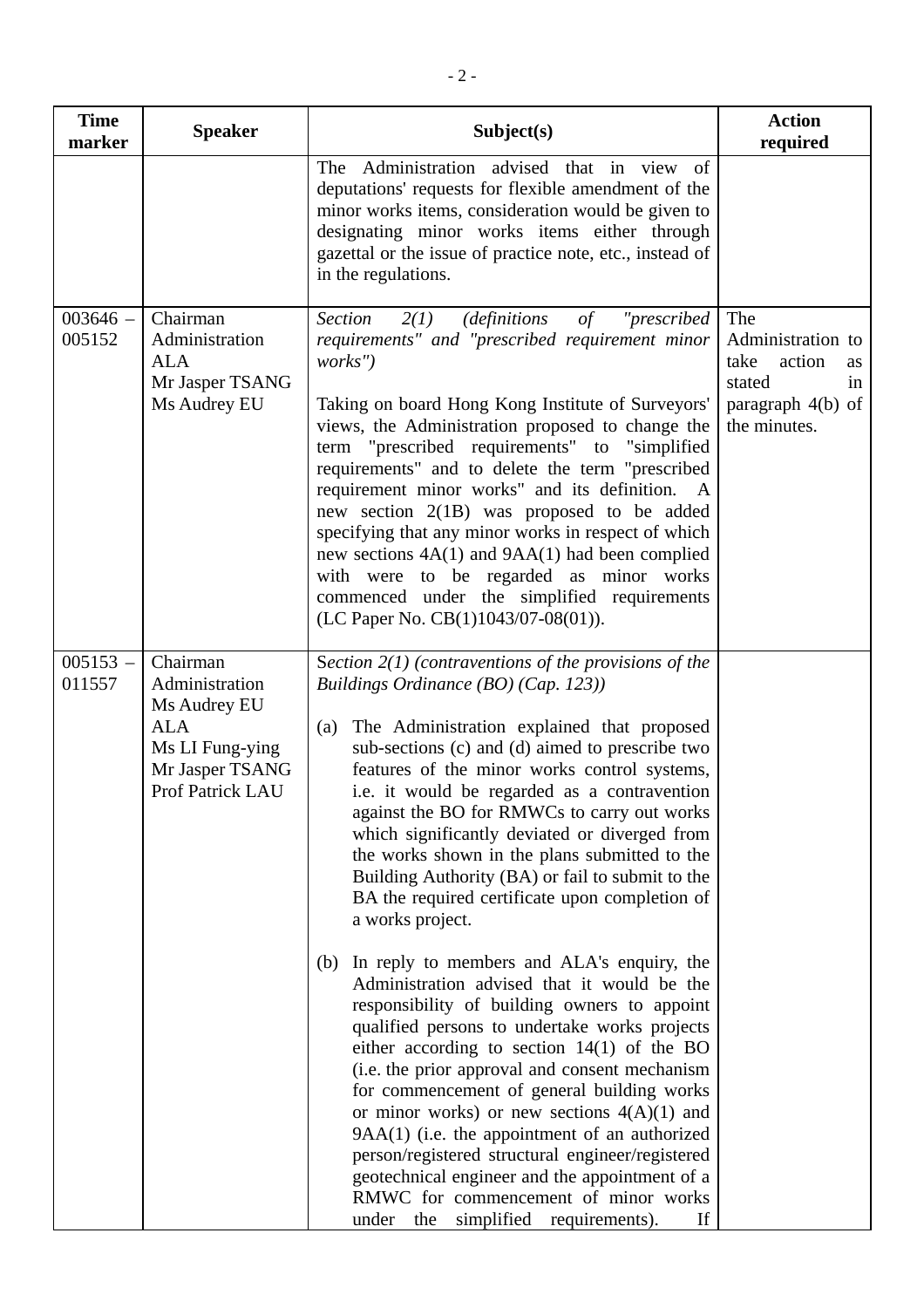| <b>Time</b><br>marker | <b>Speaker</b>                                                               | Subject(s)                                                                                                                                                                                                                                                                                                                                                                                                                                                                                                                                                                                                                                                                      | <b>Action</b><br>required                                                                               |
|-----------------------|------------------------------------------------------------------------------|---------------------------------------------------------------------------------------------------------------------------------------------------------------------------------------------------------------------------------------------------------------------------------------------------------------------------------------------------------------------------------------------------------------------------------------------------------------------------------------------------------------------------------------------------------------------------------------------------------------------------------------------------------------------------------|---------------------------------------------------------------------------------------------------------|
|                       |                                                                              | building owners were found in breach of these<br>provisions, they would be subject to respective<br>building<br>sanctions.<br>help<br>To<br>owners<br>familiarize with the requirements of the minor<br>works control system, publicity would be<br>stepped up after passage of the Bill.                                                                                                                                                                                                                                                                                                                                                                                       |                                                                                                         |
| $011558 -$<br>012855  | Chairman<br>Administration<br>Mr Jasper TSANG<br>Ms Audrey EU                | Section $2(1)$ (definition of "specialized works")<br>Members<br>noted that this<br>technical<br>was<br>a<br>amendment.<br>Proposed section 2(1) (definitions of "Secretary",<br>"prescribed registered contractor" and "registered<br>minor works contractor") and $2(1A)$<br>Members raised no query.                                                                                                                                                                                                                                                                                                                                                                         |                                                                                                         |
| $012856 -$<br>013006  | Chairman<br>Administration                                                   | Clause 4 - New section 2A (designation of<br>specialized works)<br>Members raised no query.                                                                                                                                                                                                                                                                                                                                                                                                                                                                                                                                                                                     |                                                                                                         |
| $013007 -$<br>013724  | Chairman<br>Administration                                                   | Clause 5 - Registers of authorized<br>persons,<br>structural engineers and geotechnical engineers<br>Members raised no query.                                                                                                                                                                                                                                                                                                                                                                                                                                                                                                                                                   |                                                                                                         |
| $013725 -$<br>013827  | Chairman<br>Administration                                                   | Clause 6 - Appointment and duties of authorized<br>person, registered structural engineer or registered<br>geotechnical engineer<br>Members raised no query.                                                                                                                                                                                                                                                                                                                                                                                                                                                                                                                    |                                                                                                         |
| $013828 -$<br>020007  | Chairman<br>Administration<br><b>ALA</b><br>Ms Audrey EU<br>Prof Patrick LAU | Clause 7 - New section 4A (appointment of<br>authorized person, registered structural engineer or<br>registered geotechnical engineer: minor works<br>commenced under the simplified requirements)<br>ALA pointed out that while the appointment<br>(a)<br>of authorized person, registered structural<br>engineer or registered geotechnical engineer<br>for class I minor works commenced under the<br>simplified requirements was stated in the<br>preliminary draft of Building (Minor Works<br>Related<br>Matters) Regulation,<br>and<br>the<br>appointment of RMWCs in respect of classes<br>II and III minor works was not clearly<br>specified in the draft Regulation. | The<br>Administration to<br>take<br>action<br>as<br>stated<br>in<br>paragraph $4(c)$ of<br>the minutes. |